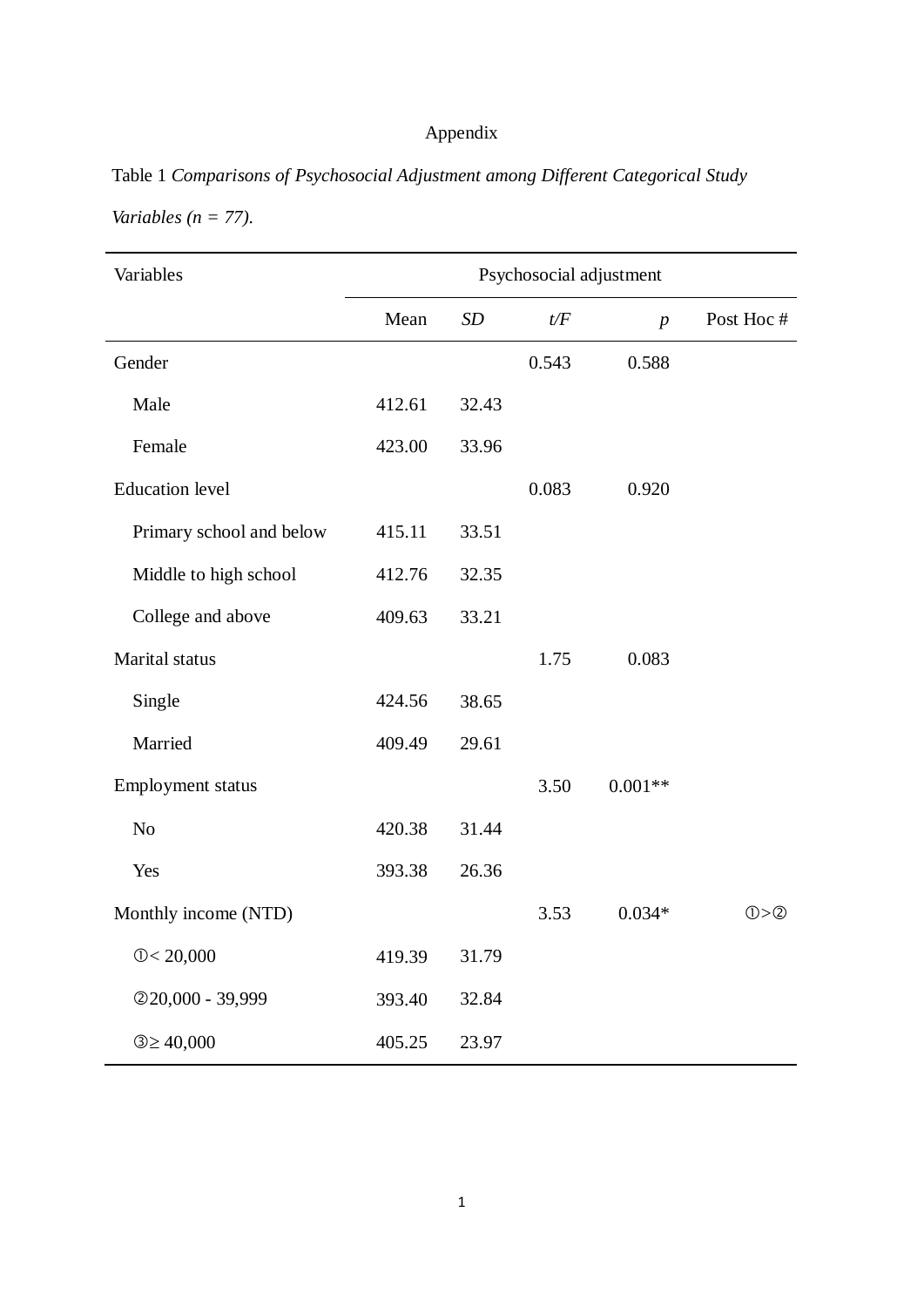| Variables                | Psychosocial adjustment |                   |         |                |               |  |
|--------------------------|-------------------------|-------------------|---------|----------------|---------------|--|
|                          | Mean                    | $\boldsymbol{SD}$ | t/F     | $\overline{p}$ | Post Hoc#     |  |
| Financial hardship       |                         |                   | 9.95    | $<0.001***$    | $0>0$ ; $0>0$ |  |
| <b>OLess than enough</b> | 427.97                  | 31.79             |         |                |               |  |
| <b>2Just enough</b>      | 398.81                  | 32.84             |         |                |               |  |
| <b>3More than enough</b> | 396.71                  | 23.9              |         |                |               |  |
| Hospital                 |                         |                   | 2.36    | 0.101          |               |  |
| $\mathbf{A}$             | 394.29                  | 39.58             |         |                |               |  |
| B                        | 407.13                  | 25.51             |         |                |               |  |
| $\mathcal{C}$            | 418.68                  | 33.27             |         |                |               |  |
| Tumor site               |                         |                   | $-2.80$ | $0.007**$      |               |  |
| Buccal mucosa            | 407.26                  | 30.49             |         |                |               |  |
| Others                   | 429.18                  | 31.91             |         |                |               |  |
| Cancer stage             |                         |                   | 1.64    | 0.188          |               |  |
| Stage I                  | 405.46                  | 38.55             |         |                |               |  |
| Stage II                 | 412.86                  | 23.53             |         |                |               |  |
| Stage III                | 398.82                  | 37.69             |         |                |               |  |
| Stage IV                 | 421.66                  | 32.95             |         |                |               |  |
| Adjuvant therapy         |                         |                   | 0.62    | 0.537          |               |  |
| No                       | 415.81                  | 27.71             |         |                |               |  |
| Yes                      | 411.13                  | 35.26             |         |                |               |  |

Table 1 *Comparisons of Psychosocial Adjustment among Different Categorical Study Variables (continued).*

*Note. t*, value of independent *t*-test, *F*, value of one-way analyses of variance, \*\* *p*-value < .01, \*\*\* *p*-value < .001, \* LSD Post Hoc test.